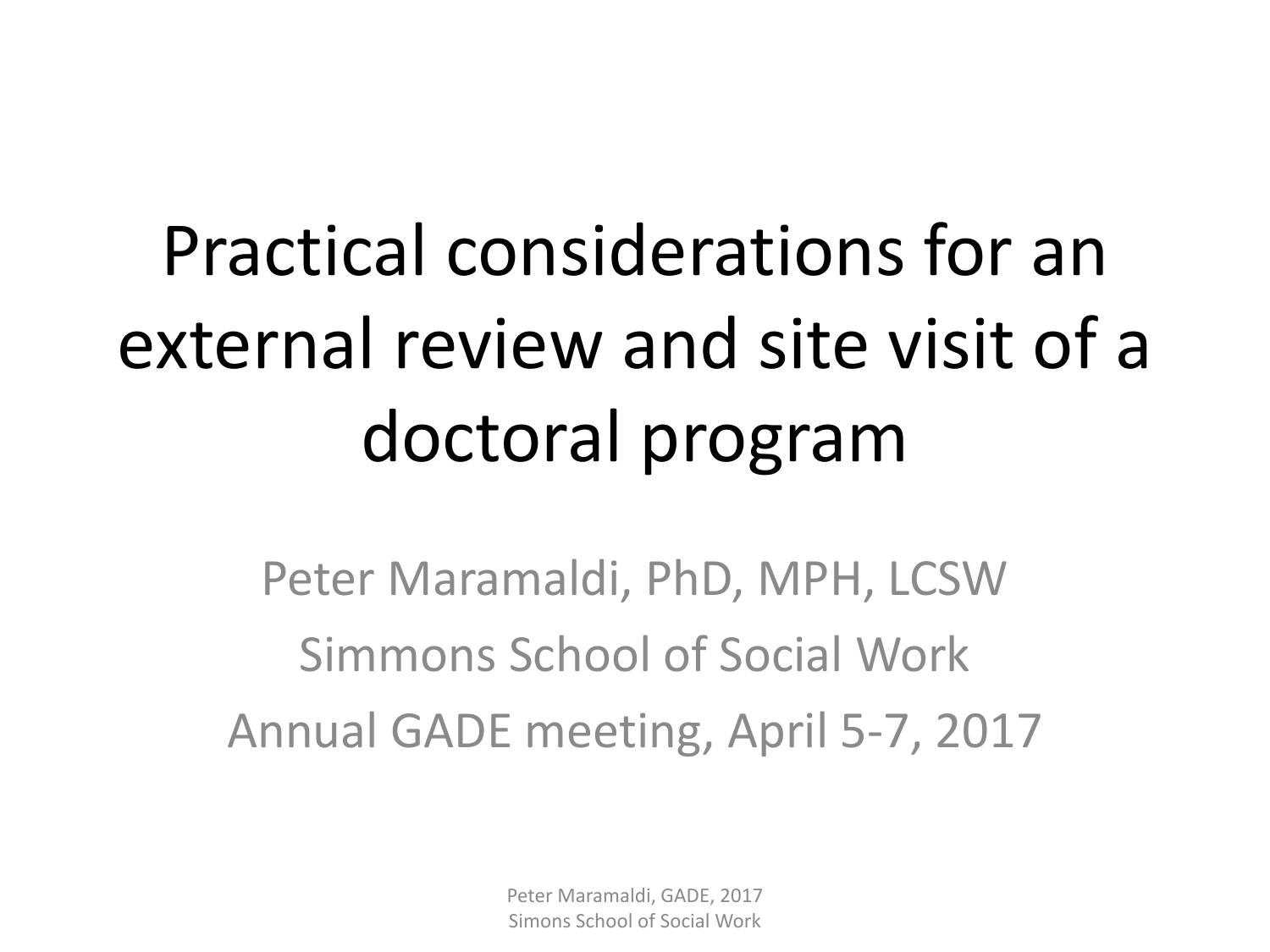# Purpose of your external review

- Marlo Welshons's slides say "why" with eloquence
- Provides a baseline for new a program director or dean
- Also consider tertiary and strategic reasons
	- Internal and external politics
	- Transitions in leadership
	- Faculty shifts
	- Curricular shifts
	- Self promotion for internal and national rankings
	- More …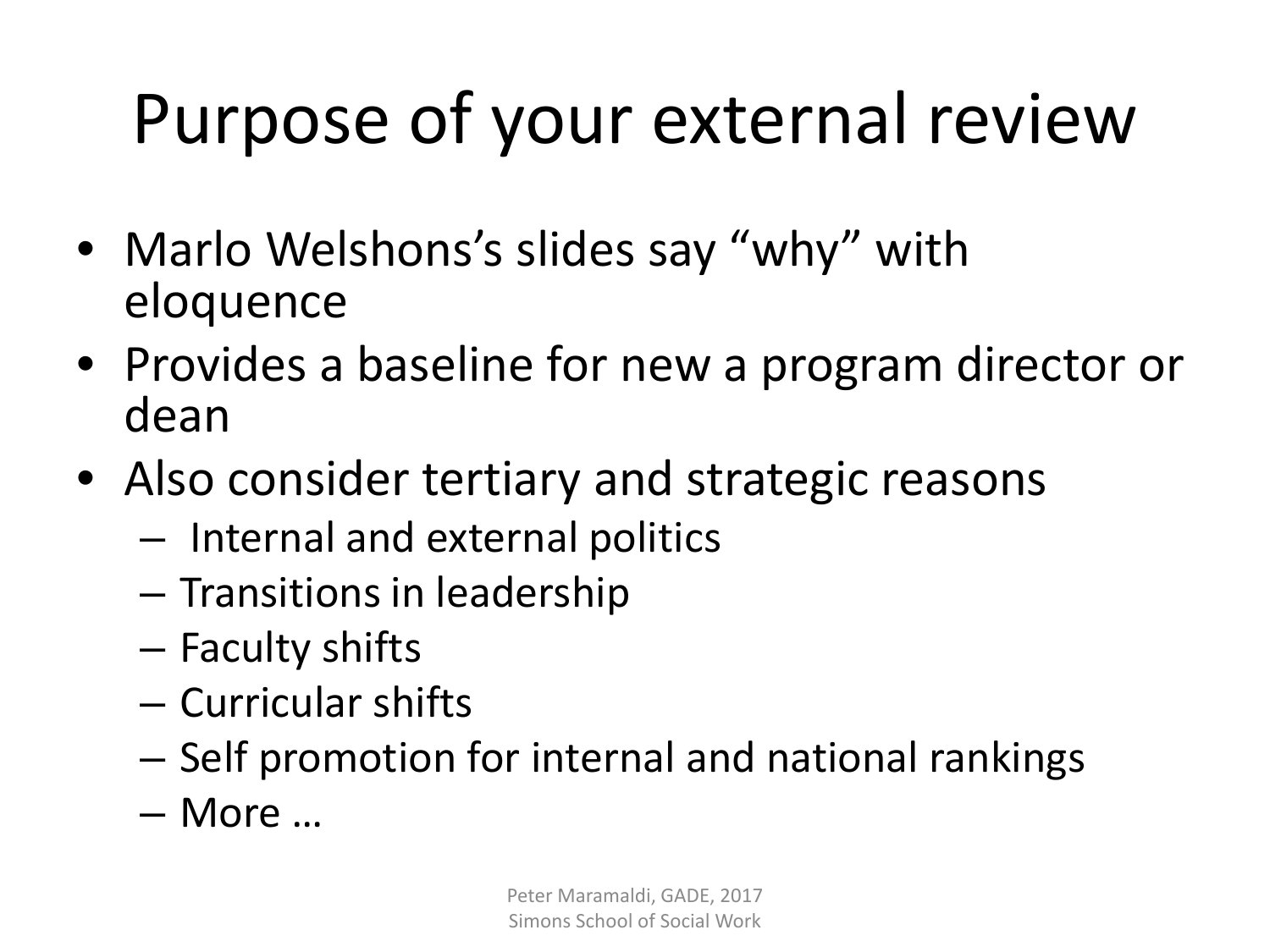# At the planning stages

- Review previous external reviews on file
- Review Welshon's slides from GADE, 2017
- Proceed only with administration support
- Get funding for travel, meals, and honorarium
- Buy-in from faculty and students
- Develop short list of potential site visitors
- Strategize about who and when to do review
- Ask constituencies about preferred choices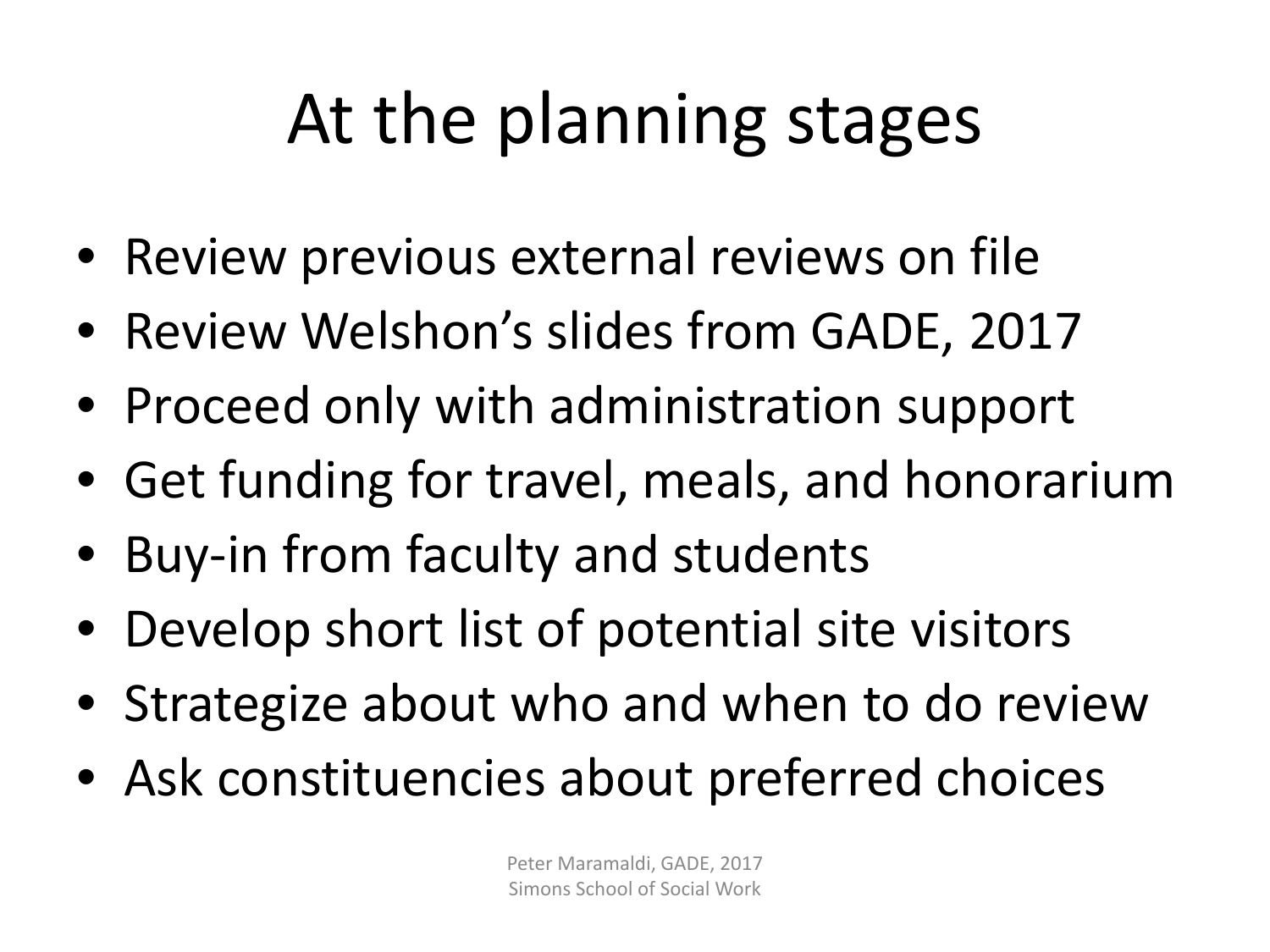# Preparing the invitation

- Consider them an honored guest, plan dates and accommodations accordingly
- Do some research about the person
- Determine costs to bring person to campus
- Develop a scope of work for the site visit
	- What you will provide, what they will do
- Select dates to optimize opportunities to meet faculty, students, and programs
- Develop some preliminary questions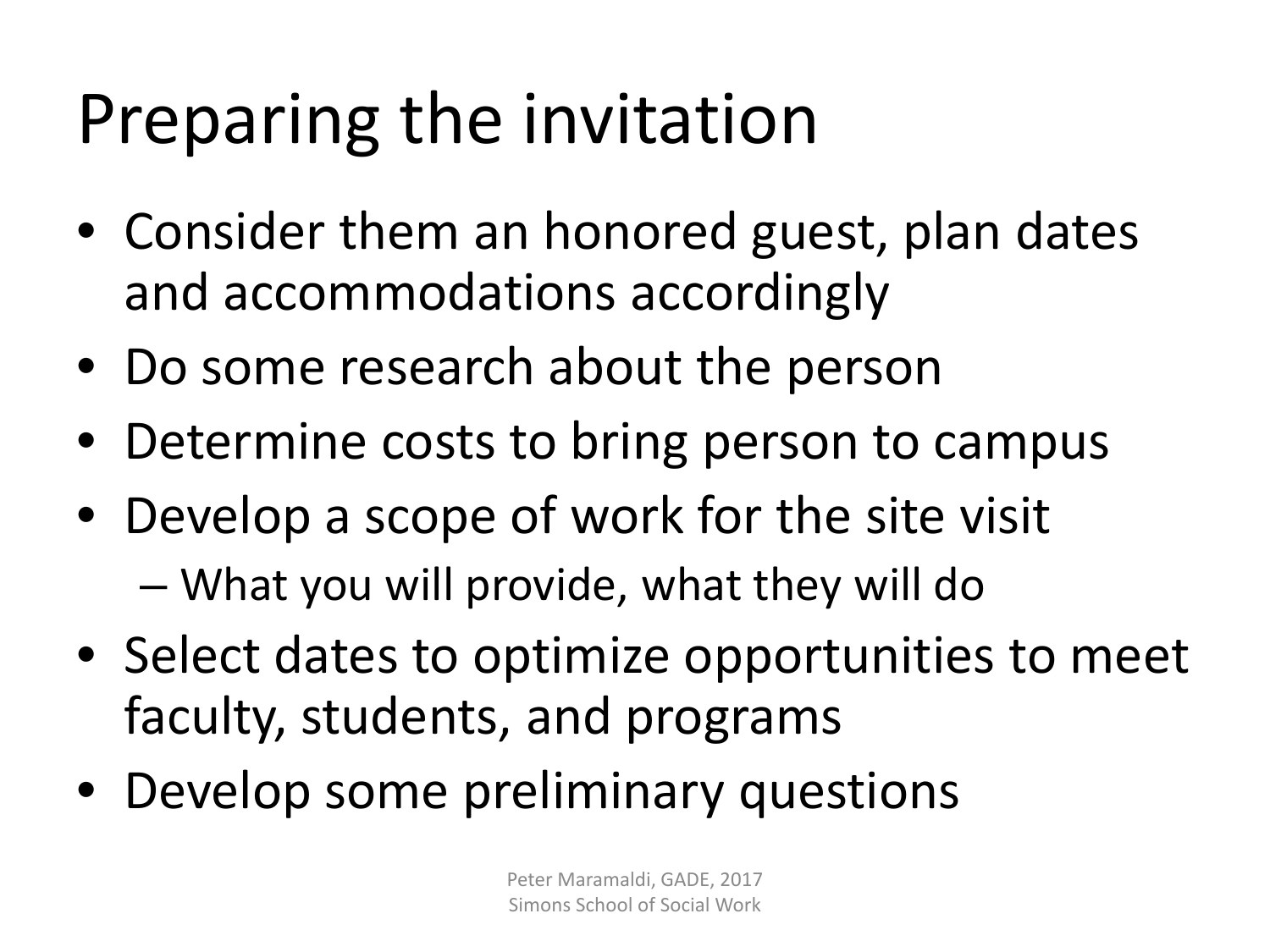### Advance material for reviewer

• Prepare a comprehensive briefing book in both electronic and hard copy (good prep for them and your team)

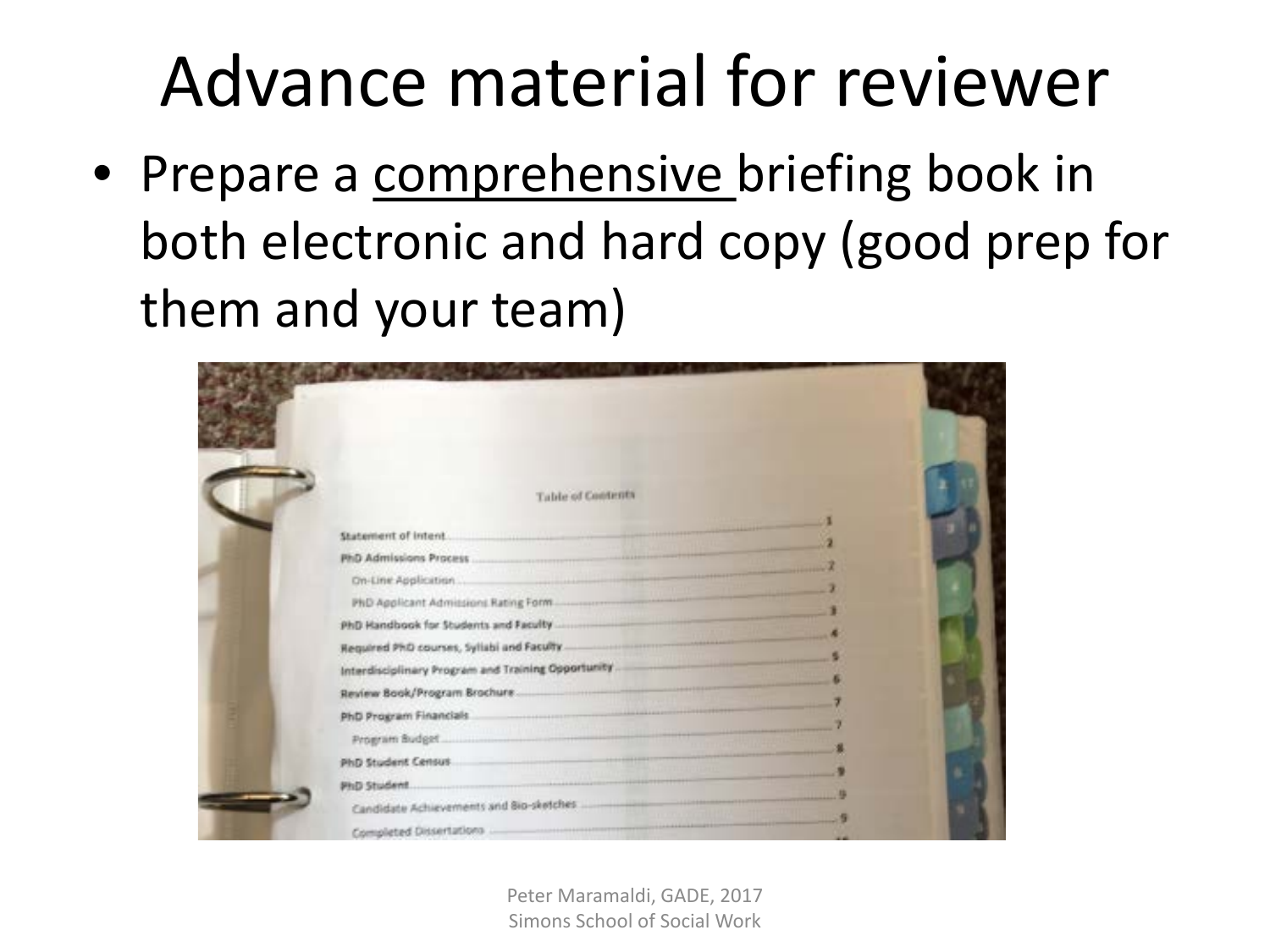#### Some potential briefing book content

- Statement of intent or Program's mission
- Admissions process and forms
- Handbook/policies for students and faculty
- Syllabi for required and elective courses
- Special programs (joint programs)
- Marketing material
- Financials (budget, reports, financial aid)
- Student census
- Student biosketches, completed dissertation abstracts, achievements and external pre-dissertation and postdoctoral awards
- Mentorship plans
- **Meeting minutes**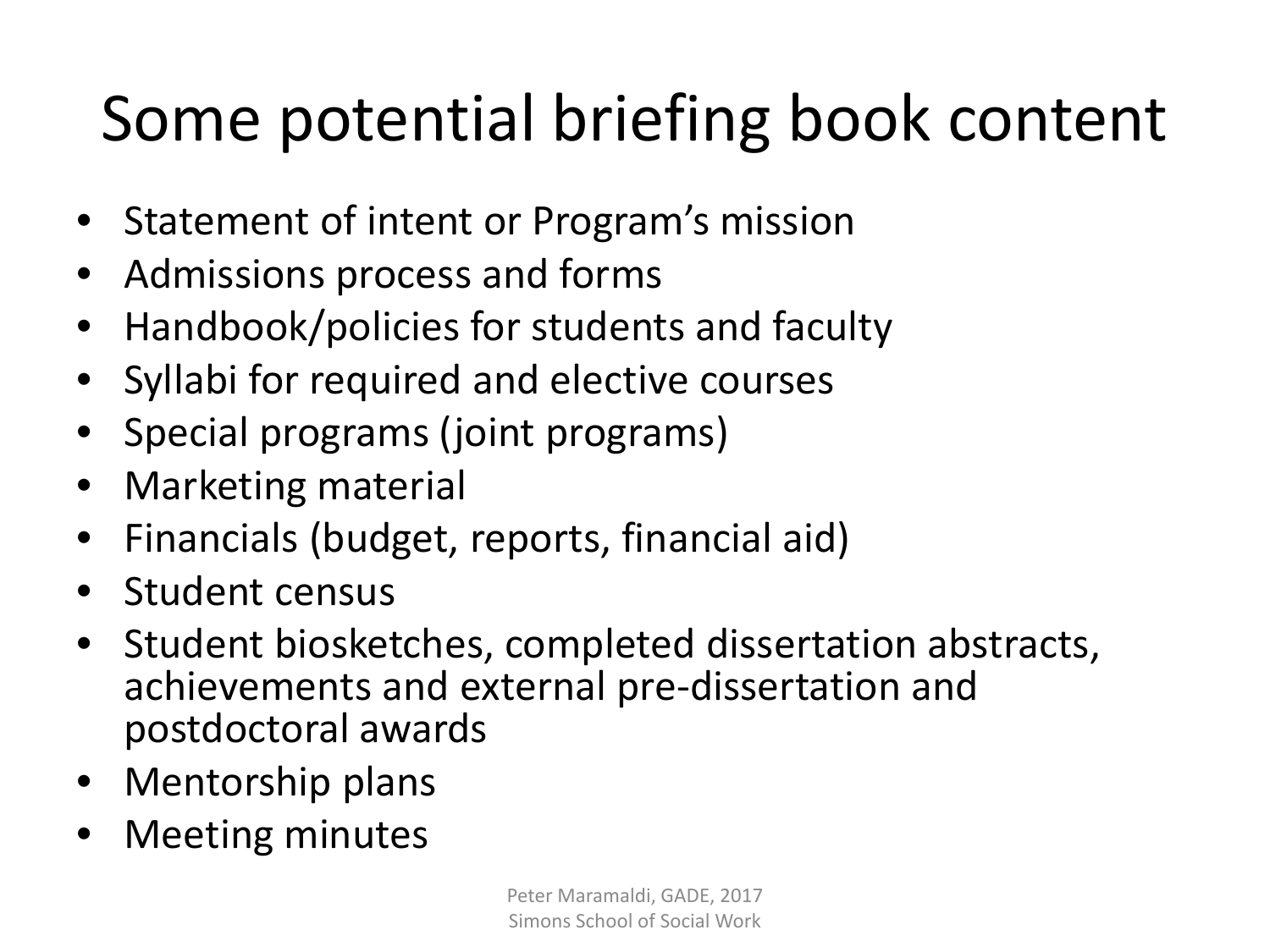### The invitation

- Determine best person to call or send the invite – Doc Program Director, Dean, who else?
- Explain why you are asking them to review
- State what you'll provide, what is expected of them
- Offer advance material including some preliminary questions to frame the program review
- Offer some dates or potential windows for the review
- If you get turned down, the invitation may have as much value to your school as an actual site visit
- Be timely in your correspondence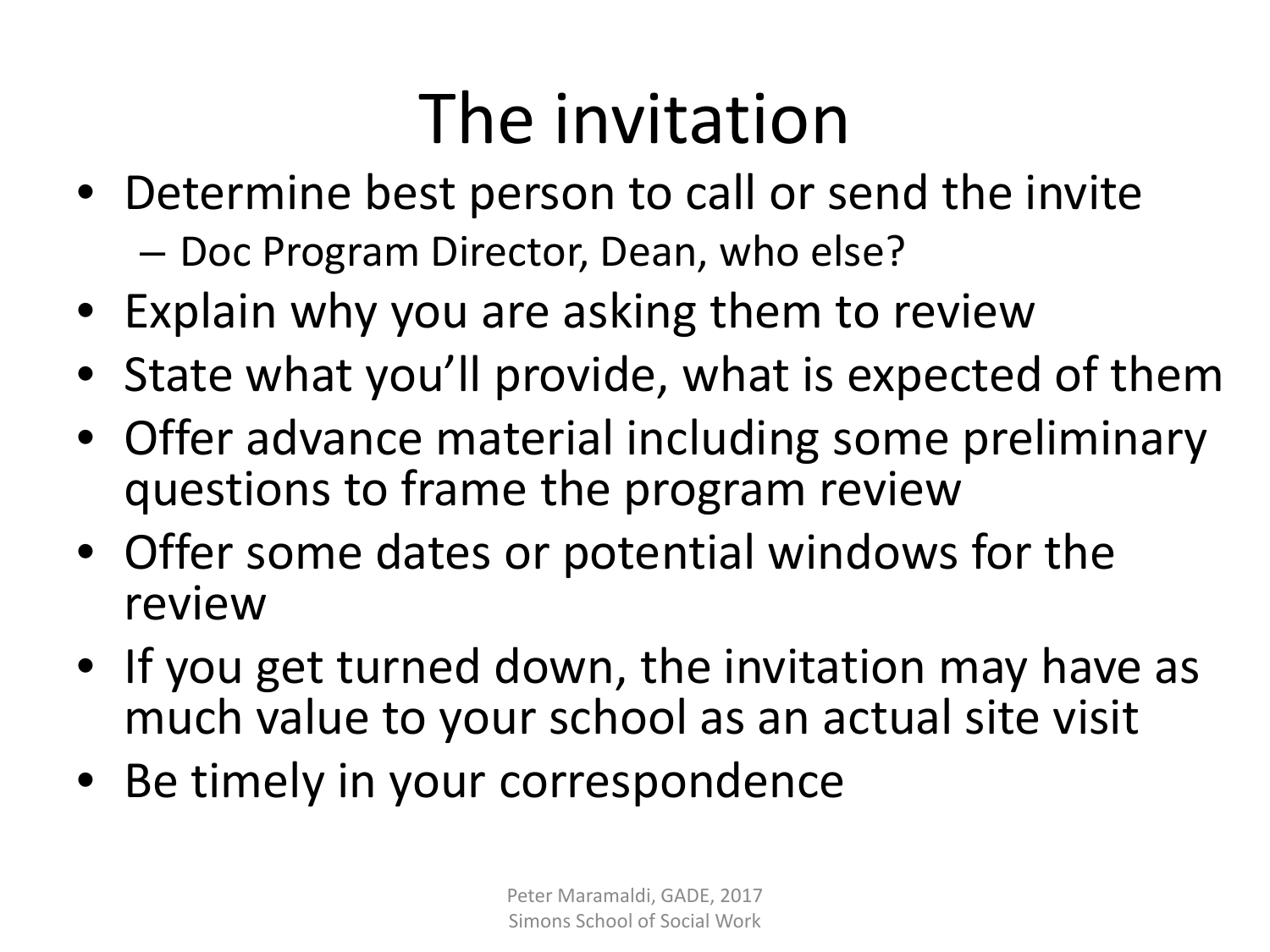#### Some questions that we had in 2014

nting our questions for you, I want to formally thank Dean Stefan Krug for his unwave my the lo nting our questions for you, I want to formally ulletin besit busit viable, but sought after on the Ic<br>gram with national trends so that our graduates will be not just viable, but sought after on the Ic market.

e things that we would like you to consider during your reviews.

- Is the mission of the program clear and-in your opinion-viable?
	- What is the market? For what type of employment are we preparing our graduates?
- How can we better align our admission and recruitment policies with the mission?
- How can we better align the curriculum with the mission? Can you suggest optimal ways to program content and mentorship?
- Can you suggest strategies to fund PhD students?
- Can you suggest suadegies to be effective in increasing student diversity?
- What strategies have you seen to strategie of adjunct doctoral faculty from neighboring institutional results upon their methodological expertise?
- what can we do to improve the notability of the doctoral program regionally and nationally How can we optimize interdisciplinary gains with the Harvard School of Public Health? We hope to talk with you about a recent initial exploration of a public private partnership I DSW advanced practice degree with Westfield State University.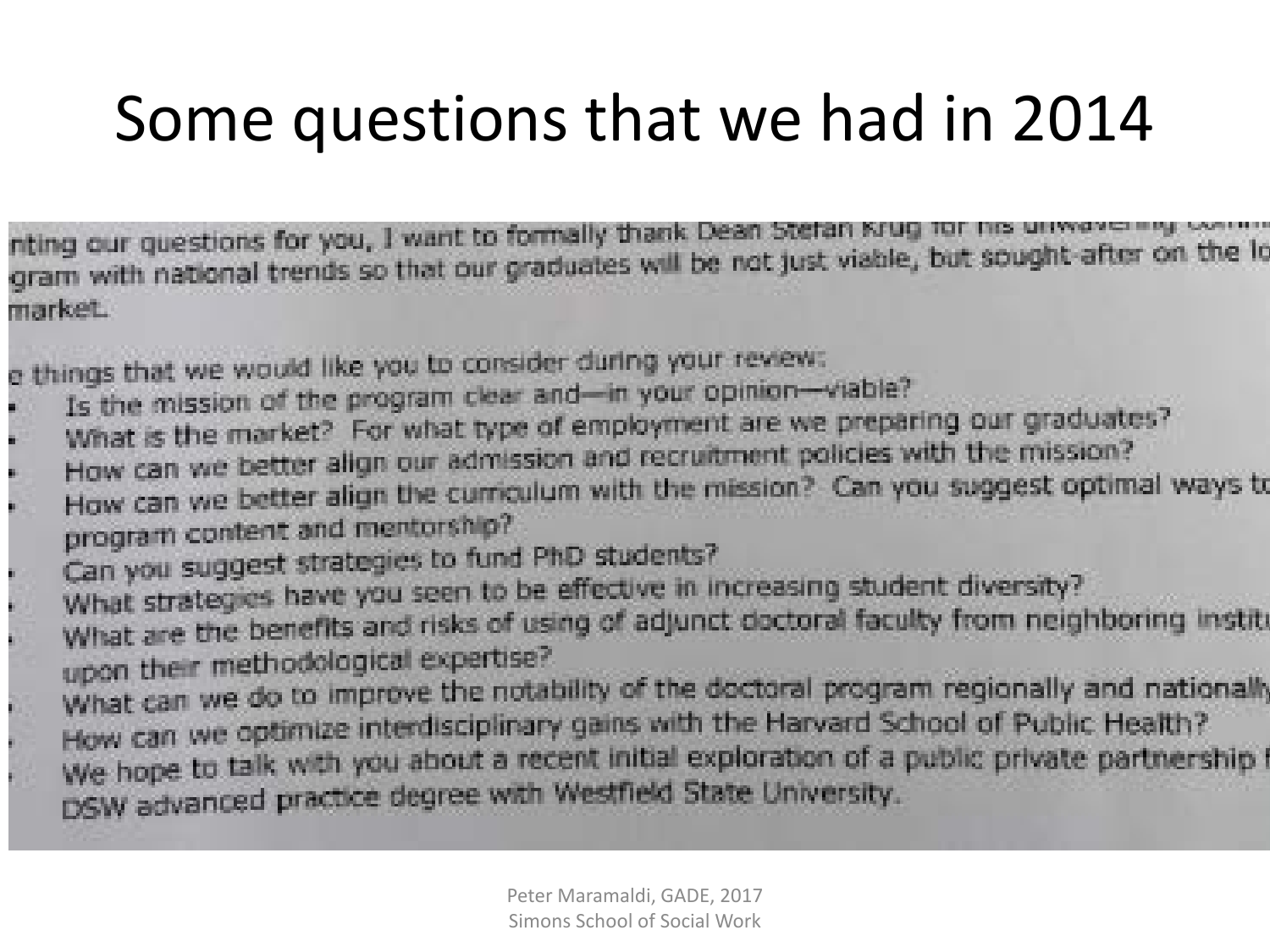### The site visit

- Create a tight, realistic schedule
- Designate a team of committee to host reviewer
- Provide your contact information as contact person, be "on call" should anything occur
- Plan all transportation
- Schedule key individuals and constituencies
- Plan dinners and lunch receptions with faculty staff and students
- Show your strengths, be candid about concerns
- Get adequate face-time with team or Doc Committee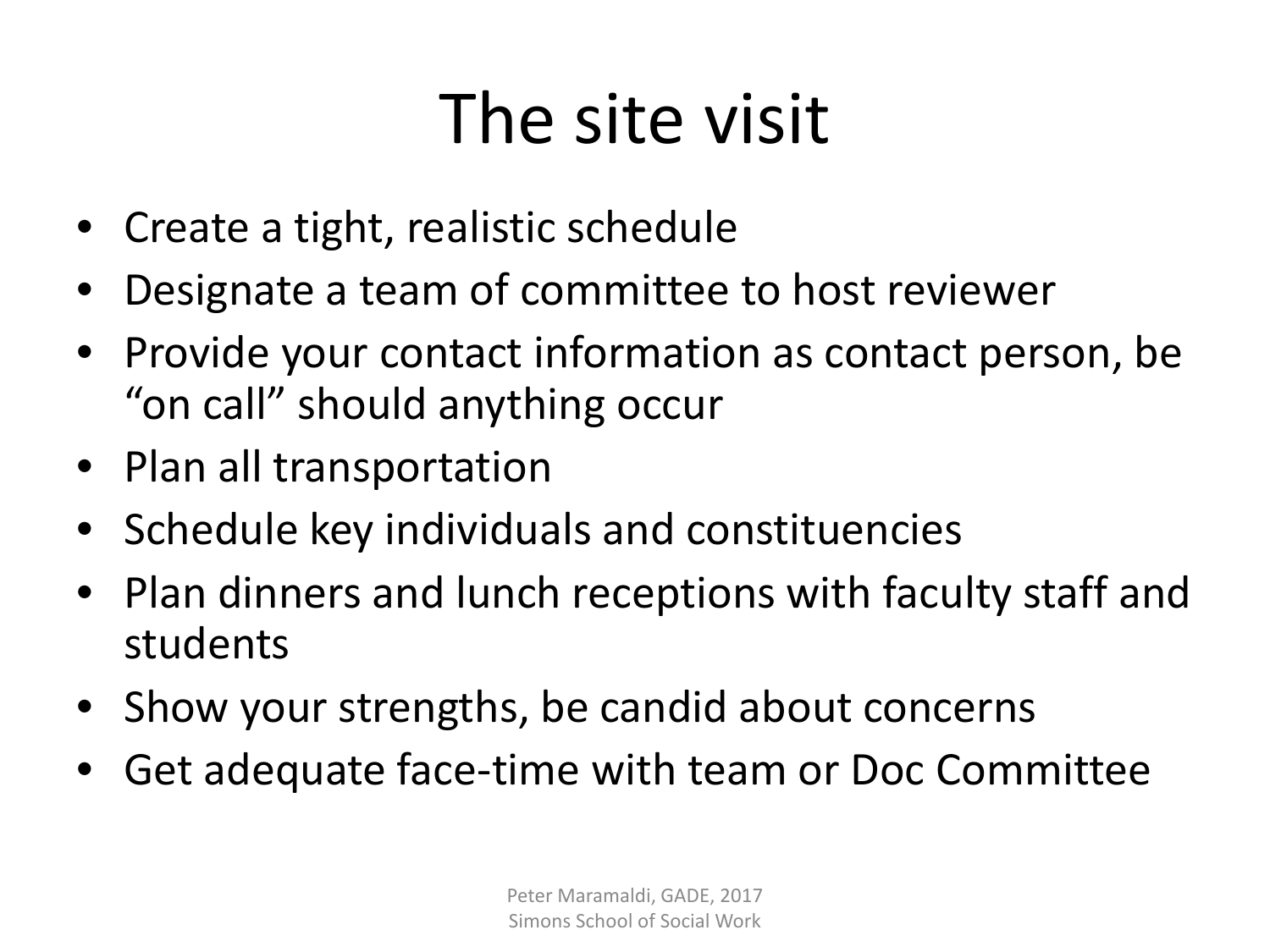### Develop an easy to read schedule

|               | initial exploration of a<br>public private<br>partnership for an<br>on-line DSW advanced<br>practice degree with<br>Westfield State<br>University. | Mason, Hugo Kamya,<br>Peter Maramaldi, Stefan<br>Krug, Michelle Putnam,<br>Kristie Thomas |                                   |
|---------------|----------------------------------------------------------------------------------------------------------------------------------------------------|-------------------------------------------------------------------------------------------|-----------------------------------|
| $4:00 - 4:45$ | Interdisciplinary<br>opportunity with<br>Harvard School of<br>Public Health                                                                        | Marie C. McCormick<br>(MD, ScD; Harvard<br>faculty),<br>Peter Maramaldi                   | Harvard Quad<br>Kresge, sixth flo |
| $5:00 - 5:45$ | Interdisciplinary<br>student research                                                                                                              | Shuel Kozu (Neurology)<br>Dana Prescott (Law),<br>Erina White<br>(epigenetics)            | Countway Libra<br><b>CHB</b>      |
| $6:00 - 6:45$ | Local alumnus                                                                                                                                      | Elizabeth Warf                                                                            | Children's Hosp                   |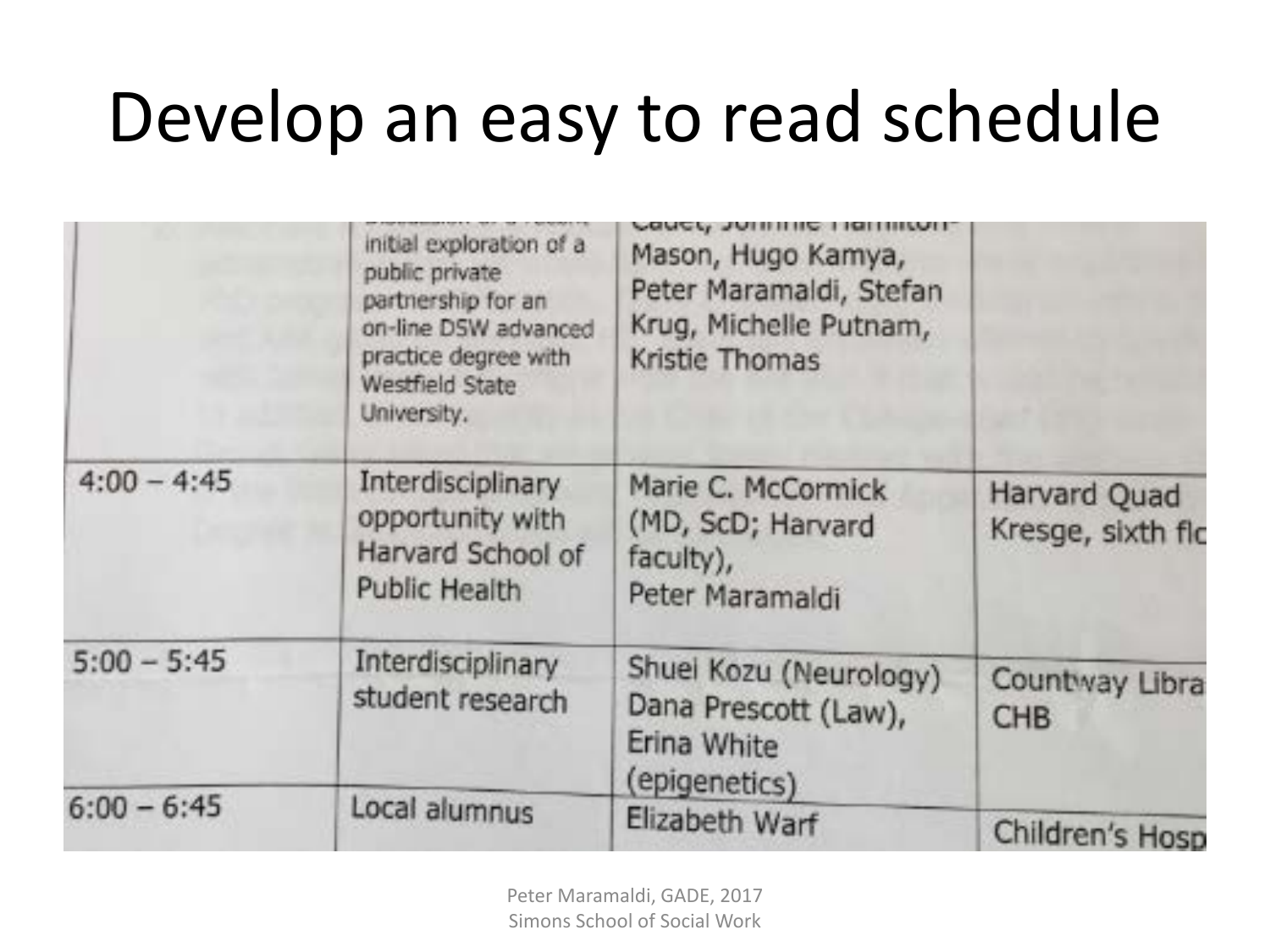## Debriefing with external reviewer

- Allow time for them to meet with dean
- Schedule formal debrief with team/committee
- Ask lots of questions, keep notes
- If there is anything you want highlighted in written report, ask for it to be included
- Remember that the report of the external review will live beyond your tenure in the program; Shape it to be helpful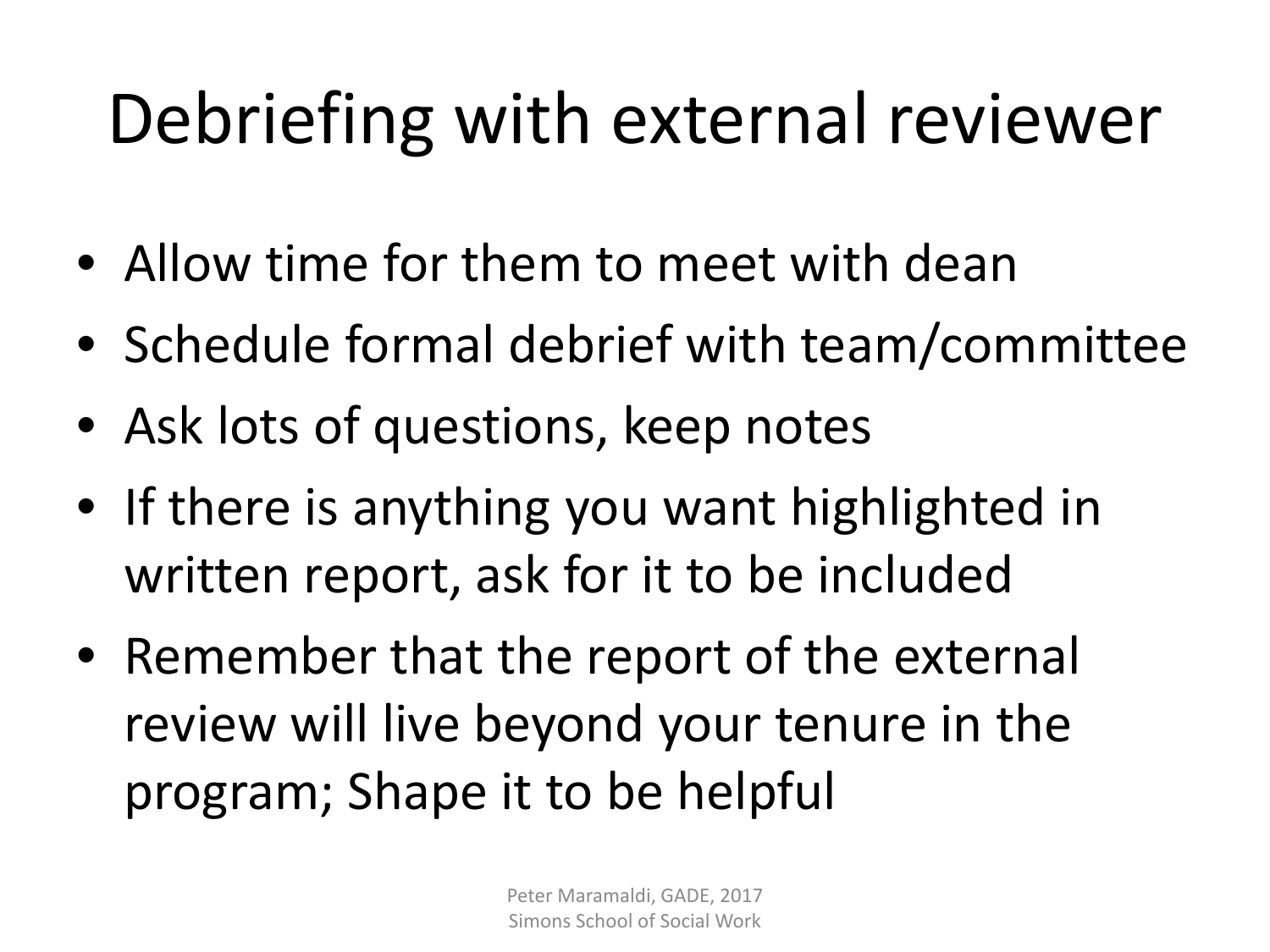### After the external review

- Make sure reimbursements and honorarium are processed and sent out
- Send any follow up communication, questions, or exculpations in a timely manner
- When the report comes in release it according to prearranged plan
- Leverage the findings to move your program. Faculty, and students forward